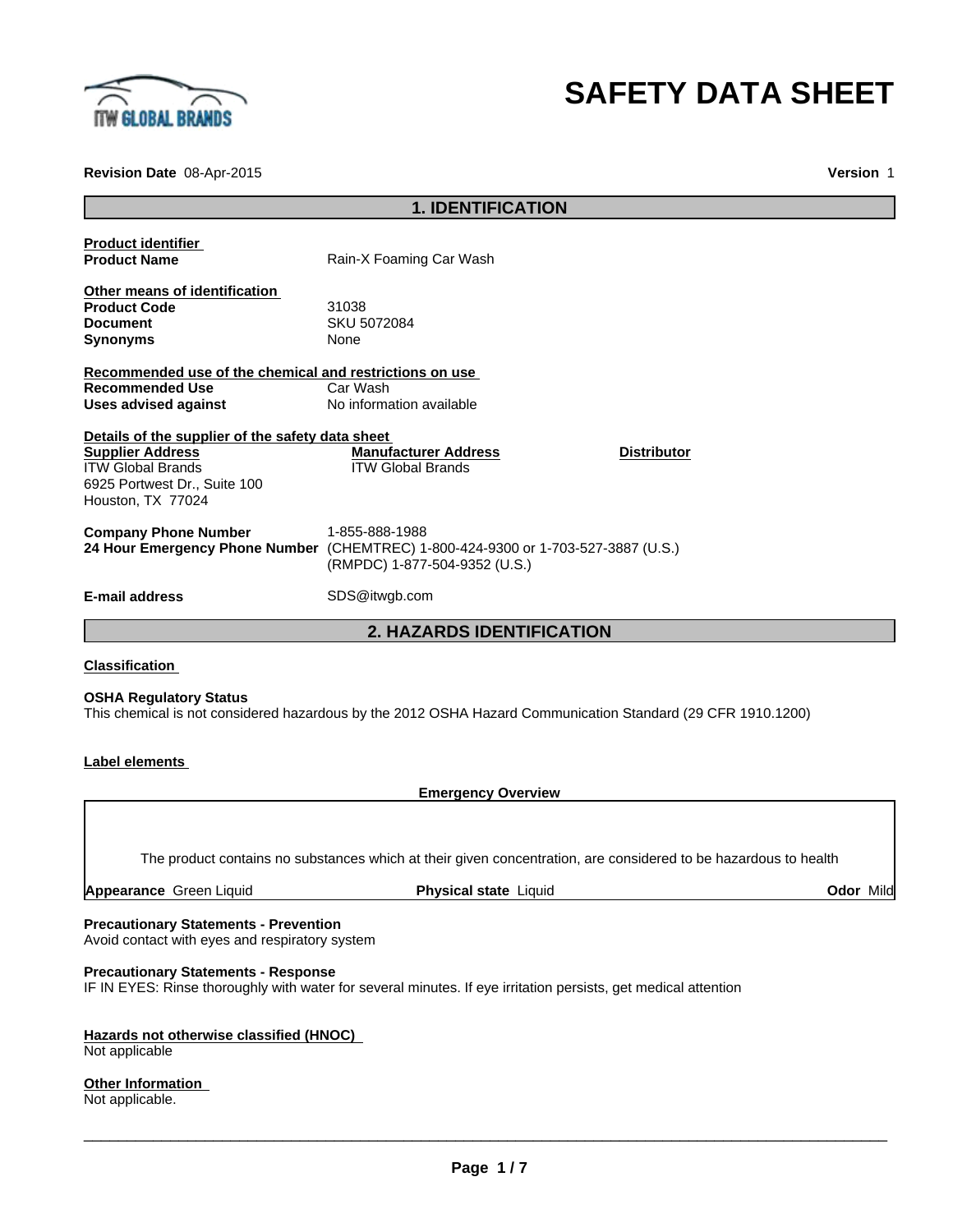## **3. COMPOSITION/INFORMATION ON INGREDIENTS**

 $\overline{\phantom{a}}$  ,  $\overline{\phantom{a}}$  ,  $\overline{\phantom{a}}$  ,  $\overline{\phantom{a}}$  ,  $\overline{\phantom{a}}$  ,  $\overline{\phantom{a}}$  ,  $\overline{\phantom{a}}$  ,  $\overline{\phantom{a}}$  ,  $\overline{\phantom{a}}$  ,  $\overline{\phantom{a}}$  ,  $\overline{\phantom{a}}$  ,  $\overline{\phantom{a}}$  ,  $\overline{\phantom{a}}$  ,  $\overline{\phantom{a}}$  ,  $\overline{\phantom{a}}$  ,  $\overline{\phantom{a}}$ 

## **substance(s)**

| <b>Chemical Name</b>                 | <b>CAS No</b> | Weight-%    | <b>Trade Secret</b> |
|--------------------------------------|---------------|-------------|---------------------|
| WATER                                | 7732-18-5     | 100<br>60 - |                     |
| <b>SURFAC</b><br><b>\CTANT BLEND</b> | MIXTURE       | $10 - 30$   |                     |

\*The exact percentage (concentration) of composition has been withheld as a trade secret.

# **4. FIRST AID MEASURES**

## **Description of first aid measures**

| <b>General advice</b>                                                                                      | Get medical advice/attention if you feel unwell.                                                                                                                                                 |
|------------------------------------------------------------------------------------------------------------|--------------------------------------------------------------------------------------------------------------------------------------------------------------------------------------------------|
| Eye contact                                                                                                | IF IN EYES: Rinse cautiously with water for several minutes. Remove contact lenses, if<br>present and easy to do. Continue rinsing. If eye irritation persists: Get medical<br>advice/attention. |
| <b>Skin contact</b>                                                                                        | Not an expected route of exposure.                                                                                                                                                               |
| <b>Inhalation</b>                                                                                          | Not an expected route of exposure.                                                                                                                                                               |
| Ingestion                                                                                                  | Not an expected route of exposure. If symptoms persist, call a physician. Do not induce<br>vomiting without medical advice. Low toxicity if swallowed.                                           |
| Self-protection of the first aider                                                                         | Use personal protective equipment as required.                                                                                                                                                   |
| Most important symptoms and effects, both acute and delayed                                                |                                                                                                                                                                                                  |
| <b>Symptoms</b>                                                                                            | See section 2 for more information.                                                                                                                                                              |
|                                                                                                            | Indication of any immediate medical attention and special treatment needed                                                                                                                       |
| Note to physicians                                                                                         | Treat symptomatically.                                                                                                                                                                           |
|                                                                                                            | <b>5. FIRE-FIGHTING MEASURES</b>                                                                                                                                                                 |
| Suitable extinguishing media                                                                               |                                                                                                                                                                                                  |
| Not applicable                                                                                             |                                                                                                                                                                                                  |
| Unsuitable extinguishing media<br>None.                                                                    |                                                                                                                                                                                                  |
| Specific hazards arising from the chemical<br>Will not burn or support combustion.                         |                                                                                                                                                                                                  |
| <b>Explosion data</b><br><b>Sensitivity to Mechanical Impact</b><br><b>Sensitivity to Static Discharge</b> | None.<br>None.                                                                                                                                                                                   |

# **6. ACCIDENTAL RELEASE MEASURES**

## **Personal precautions, protective equipment and emergency procedures**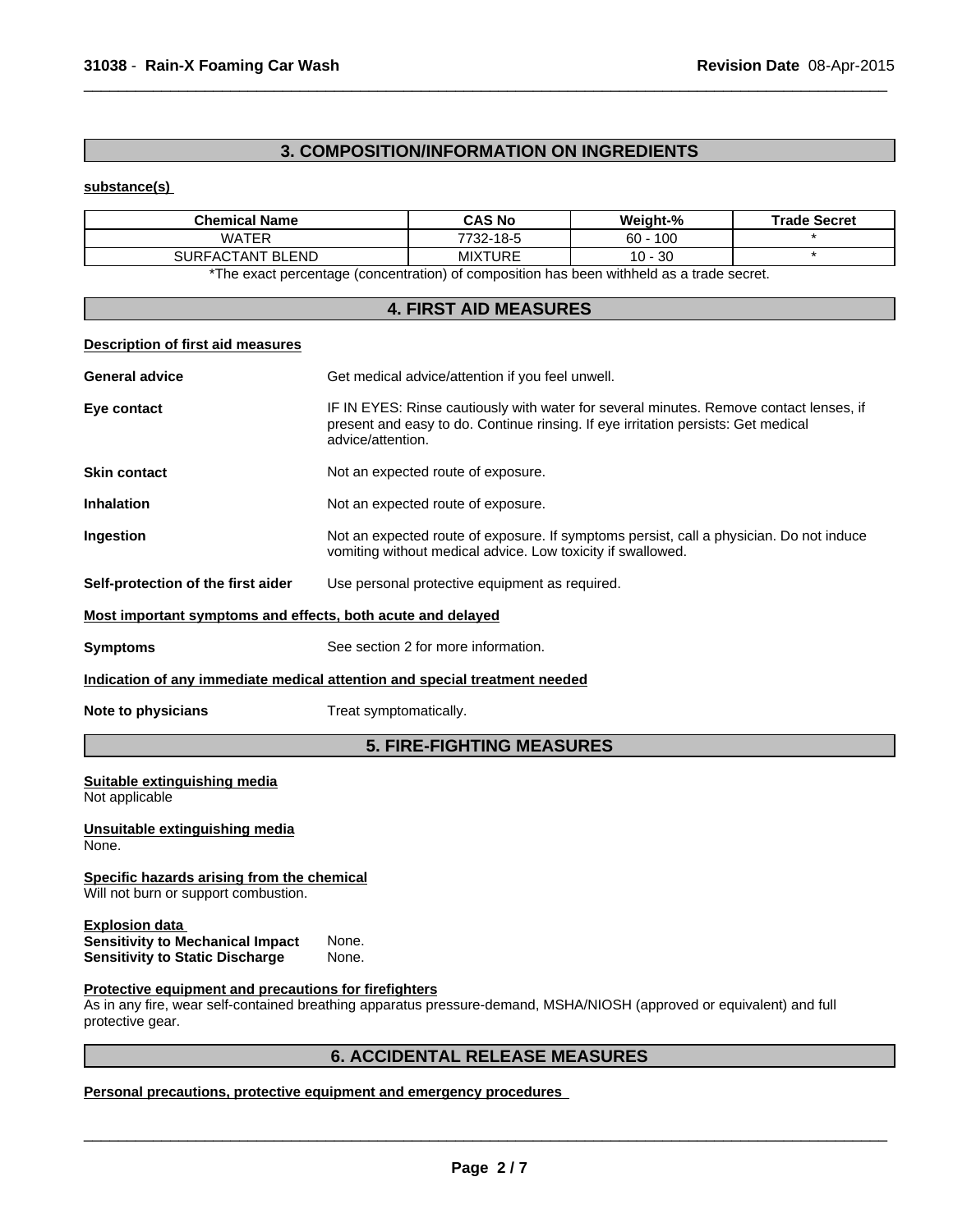| <b>Personal precautions</b>                                  | Extremely slippery when spilled.                                                                                           |
|--------------------------------------------------------------|----------------------------------------------------------------------------------------------------------------------------|
| <b>Environmental precautions</b>                             |                                                                                                                            |
| <b>Environmental precautions</b>                             | Prevent further leakage or spillage if safe to do so. See Section 12 for additional ecological<br>information.             |
| Methods and material for containment and cleaning up         |                                                                                                                            |
| <b>Methods for containment</b>                               | Soak up condensate with inert absorbent material and collect in ventilated waste container<br>for disposal.                |
| Methods for cleaning up                                      | Slippery, can cause falls if walked on. Collect spillage.                                                                  |
| Prevention of secondary hazards                              | Clean contaminated objects and areas thoroughly observing environmental regulations.                                       |
|                                                              | 7. HANDLING AND STORAGE                                                                                                    |
| <b>Precautions for safe handling</b>                         |                                                                                                                            |
| Advice on safe handling                                      | Handle in accordance with good industrial hygiene and safety practice.                                                     |
| Conditions for safe storage, including any incompatibilities |                                                                                                                            |
| <b>Storage Conditions</b>                                    | Keep in a dry place. Keep out of the reach of children.                                                                    |
| Incompatible materials                                       | Not applicable                                                                                                             |
|                                                              | 8. EXPOSURE CONTROLS/PERSONAL PROTECTION                                                                                   |
| <b>Control parameters</b>                                    |                                                                                                                            |
| Appropriate engineering controls                             |                                                                                                                            |
| <b>Engineering Controls</b>                                  | <b>Showers</b><br>Eyewash stations<br>Ventilation systems                                                                  |
|                                                              | Individual protection measures, such as personal protective equipment                                                      |
| <b>Eye/face protection</b>                                   | No special technical protective measures are necessary. Wear safety glasses or goggles if<br>splashing is likely to occur. |
| Skin and body protection                                     | None under normal use conditions.                                                                                          |
|                                                              |                                                                                                                            |

**Respiratory protection** None under normal use conditions.

**General Hygiene Considerations** Handle in accordance with good industrial hygiene and safety practice. Regular cleaning of equipment, work area and clothing is recommended.

# **9. PHYSICAL AND CHEMICAL PROPERTIES**

## **Information on basic physical and chemical properties**

| <b>Physical state</b><br>Appearance<br>Odor<br><b>Odor threshold</b> | Liquid<br>Green Liquid<br>Mild<br>No information available |                  |
|----------------------------------------------------------------------|------------------------------------------------------------|------------------|
| <b>Property</b><br>pH                                                | Values<br>$8.0 - 9.5$                                      | Remarks • Method |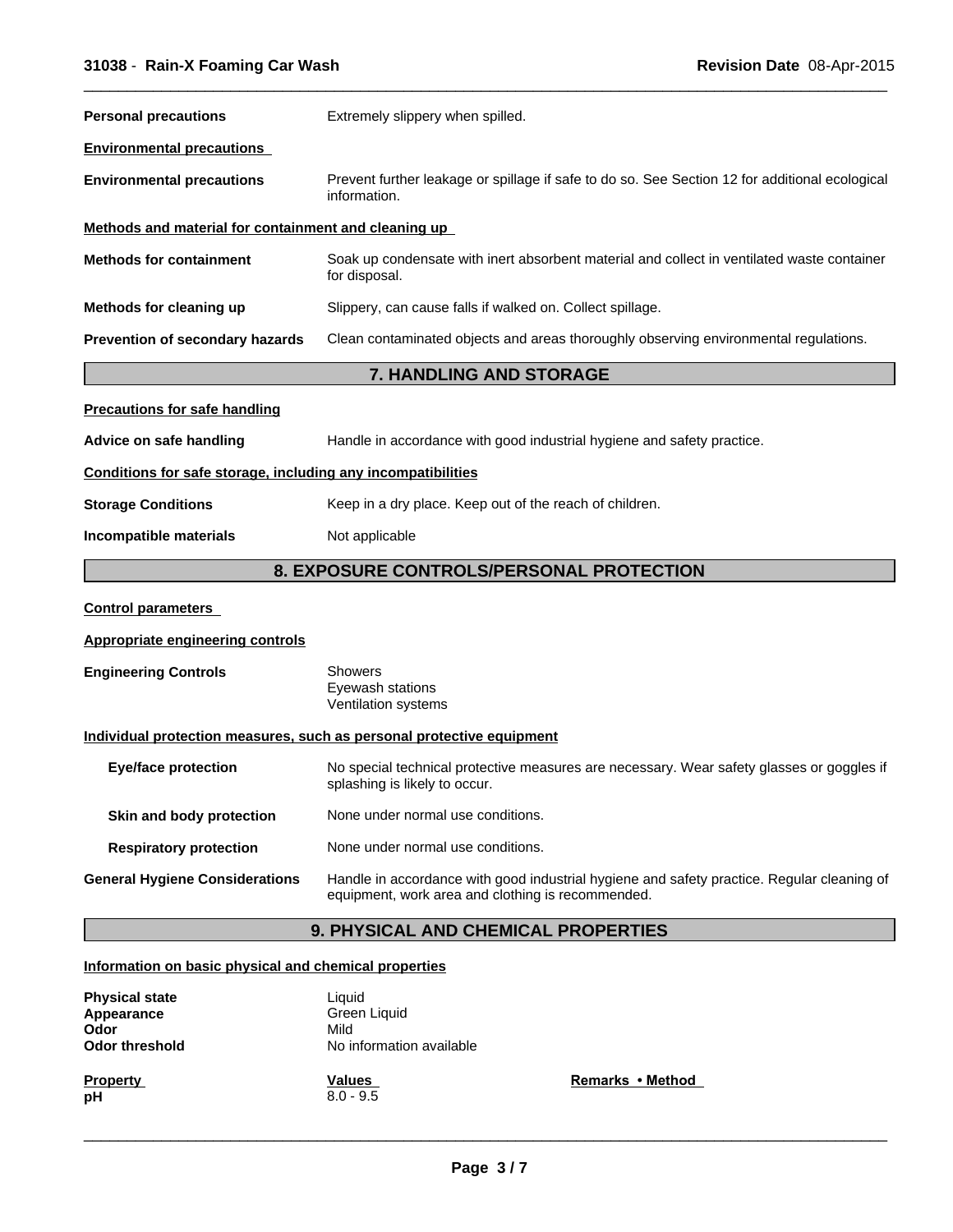| Melting point / freezing point<br>Boiling point / boiling range<br><b>Flash point</b><br><b>Evaporation rate</b><br><b>Flammability (solid, gas)</b><br><b>Flammability Limit in Air</b> | No information available<br>No information available<br>No information available<br>No information available | Does not apply    |
|------------------------------------------------------------------------------------------------------------------------------------------------------------------------------------------|--------------------------------------------------------------------------------------------------------------|-------------------|
| <b>Upper flammability limit:</b><br>Lower flammability limit:                                                                                                                            | No information available<br>No information available                                                         |                   |
| Vapor pressure                                                                                                                                                                           | No information available                                                                                     | No data available |
| Vapor density                                                                                                                                                                            | No information available                                                                                     |                   |
| <b>Relative density</b>                                                                                                                                                                  | $1.005 - 1.015$                                                                                              |                   |
| <b>Water solubility</b>                                                                                                                                                                  | Soluble in water                                                                                             |                   |
| Solubility in other solvents                                                                                                                                                             | No information available                                                                                     |                   |
| <b>Partition coefficient</b>                                                                                                                                                             | No information available                                                                                     |                   |
| <b>Autoignition temperature</b>                                                                                                                                                          | No information available                                                                                     |                   |
| <b>Decomposition temperature</b>                                                                                                                                                         | No information available                                                                                     |                   |
| <b>Kinematic viscosity</b>                                                                                                                                                               | No information available                                                                                     |                   |
| <b>Dynamic viscosity</b>                                                                                                                                                                 | No information available                                                                                     |                   |
| <b>Explosive properties</b>                                                                                                                                                              | No information available<br>No information available                                                         |                   |
| <b>Oxidizing properties</b>                                                                                                                                                              |                                                                                                              |                   |
| <b>Other Information</b>                                                                                                                                                                 |                                                                                                              |                   |
| <b>Softening point</b>                                                                                                                                                                   | No information available                                                                                     |                   |
| <b>Molecular weight</b>                                                                                                                                                                  | No information available                                                                                     |                   |
| <b>VOC Content (%)</b>                                                                                                                                                                   | $0\%$                                                                                                        |                   |
| <b>Density</b>                                                                                                                                                                           | 8.41 #/gal. @ $68^{\circ}$ F                                                                                 |                   |
| <b>Bulk density</b>                                                                                                                                                                      | No information available                                                                                     |                   |
|                                                                                                                                                                                          |                                                                                                              |                   |

 $\overline{\phantom{a}}$  ,  $\overline{\phantom{a}}$  ,  $\overline{\phantom{a}}$  ,  $\overline{\phantom{a}}$  ,  $\overline{\phantom{a}}$  ,  $\overline{\phantom{a}}$  ,  $\overline{\phantom{a}}$  ,  $\overline{\phantom{a}}$  ,  $\overline{\phantom{a}}$  ,  $\overline{\phantom{a}}$  ,  $\overline{\phantom{a}}$  ,  $\overline{\phantom{a}}$  ,  $\overline{\phantom{a}}$  ,  $\overline{\phantom{a}}$  ,  $\overline{\phantom{a}}$  ,  $\overline{\phantom{a}}$ 

## **10. STABILITY AND REACTIVITY**

## **Reactivity**

Not applicable

## **Chemical stability**

Stable under normal conditions.

#### **Possibility of Hazardous Reactions**

None under normal processing.

## **Conditions to avoid**

Keep from freezing.

#### **Incompatible materials** Not applicable

## **Hazardous Decomposition Products**

None under normal use conditions

# **11. TOXICOLOGICAL INFORMATION**

## **Information on likely routes of exposure**

| Chemical Name       | Oral LD50                                                                              | <b>Dermal LD50</b>                                                                    | <b>Inhalation LC50</b> |  |
|---------------------|----------------------------------------------------------------------------------------|---------------------------------------------------------------------------------------|------------------------|--|
| Ingestion           | Not an expected route of exposure. Ingestion may cause irritation to mucous membranes. |                                                                                       |                        |  |
| <b>Skin contact</b> |                                                                                        | No known hazard in contact with skin.                                                 |                        |  |
| Eye contact         |                                                                                        | Not an expected route of exposure. May cause eye irritation with susceptible persons. |                        |  |
| <b>Inhalation</b>   | Not an expected route of exposure.                                                     |                                                                                       |                        |  |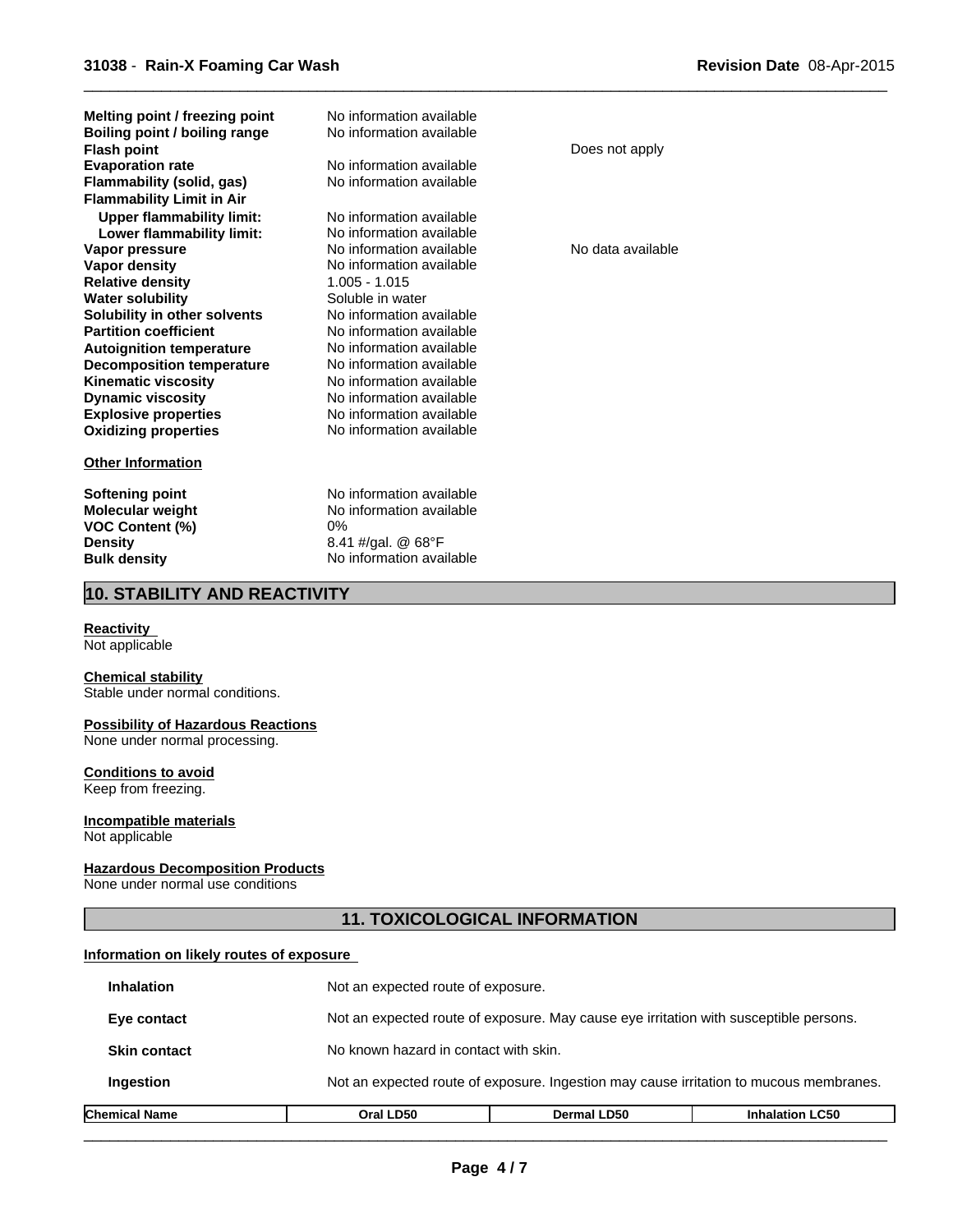| <b>WATER</b> | Rat<br>∙ 90 mL/kg |  |
|--------------|-------------------|--|
| 17732-18-5   |                   |  |

 $\overline{\phantom{a}}$  ,  $\overline{\phantom{a}}$  ,  $\overline{\phantom{a}}$  ,  $\overline{\phantom{a}}$  ,  $\overline{\phantom{a}}$  ,  $\overline{\phantom{a}}$  ,  $\overline{\phantom{a}}$  ,  $\overline{\phantom{a}}$  ,  $\overline{\phantom{a}}$  ,  $\overline{\phantom{a}}$  ,  $\overline{\phantom{a}}$  ,  $\overline{\phantom{a}}$  ,  $\overline{\phantom{a}}$  ,  $\overline{\phantom{a}}$  ,  $\overline{\phantom{a}}$  ,  $\overline{\phantom{a}}$ 

#### **Information on toxicological effects**

**Symptoms** No information available.

## **Delayed and immediate effects as well as chronic effects from short and long-term exposure**

| <b>Sensitization</b>   | No information available. |
|------------------------|---------------------------|
| Germ cell mutagenicity | No information available. |
| Carcinogenicity        | No information available. |

#### **The following values are calculated based on chapter 3.1 of the GHS document** .

| ATEmix (oral)                 | 21409 mg/kg |
|-------------------------------|-------------|
| ATEmix (dermal)               | 12709 mg/kg |
| ATEmix (inhalation-dust/mist) | 21.4 ma/l   |

## **12. ECOLOGICAL INFORMATION**

#### **Ecotoxicity**

None known

#### **Persistence and degradability** No information available.

**Bioaccumulation** No information available.

## **Mobility**

Soluble in water.

# **Other adverse effects**

No information available

## **13. DISPOSAL CONSIDERATIONS**

#### **Waste treatment methods**

| <b>Disposal of wastes</b>  | Disposal should be in accordance with applicable regional, national and local laws and<br>regulations. |
|----------------------------|--------------------------------------------------------------------------------------------------------|
| Contaminated packaging     | Do not reuse container.                                                                                |
| <b>US EPA Waste Number</b> | Not applicable                                                                                         |

## **14. TRANSPORT INFORMATION**

| <u>DOT</u><br>Proper shipping name:  | Not regulated |
|--------------------------------------|---------------|
| <b>IATA</b><br>Proper shipping name: | Not regulated |
| <b>IMDG</b><br>Proper shipping name: | Not regulated |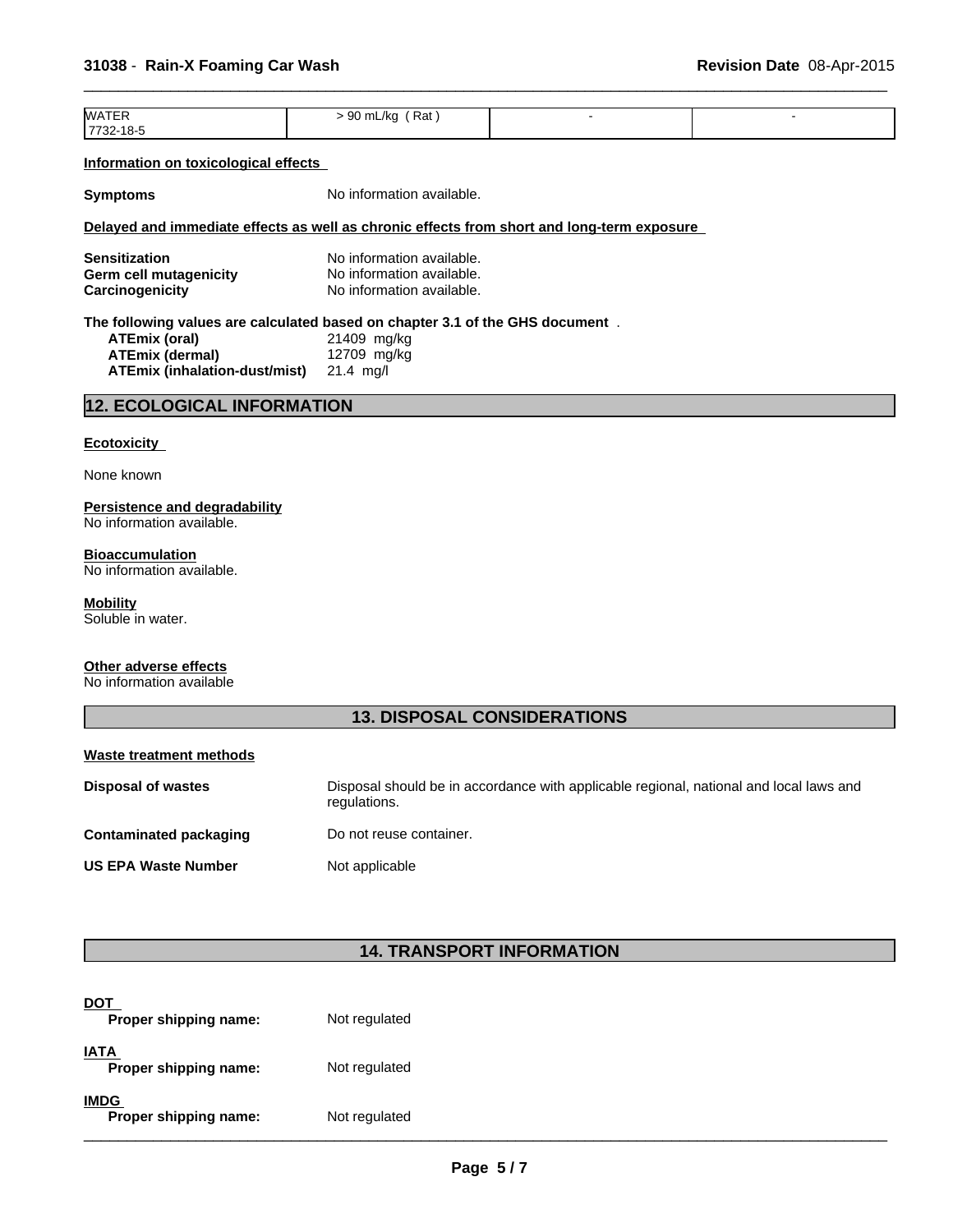## **15. REGULATORY INFORMATION**

 $\overline{\phantom{a}}$  ,  $\overline{\phantom{a}}$  ,  $\overline{\phantom{a}}$  ,  $\overline{\phantom{a}}$  ,  $\overline{\phantom{a}}$  ,  $\overline{\phantom{a}}$  ,  $\overline{\phantom{a}}$  ,  $\overline{\phantom{a}}$  ,  $\overline{\phantom{a}}$  ,  $\overline{\phantom{a}}$  ,  $\overline{\phantom{a}}$  ,  $\overline{\phantom{a}}$  ,  $\overline{\phantom{a}}$  ,  $\overline{\phantom{a}}$  ,  $\overline{\phantom{a}}$  ,  $\overline{\phantom{a}}$ 

| International Inventories |                |
|---------------------------|----------------|
| <b>TSCA</b>               | Complies       |
| <b>DSL/NDSL</b>           | Complies       |
| <b>EINECS/ELINCS</b>      | Complies       |
| <b>ENCS</b>               | Not determined |
| <b>IECSC</b>              | Not determined |
| <b>KECL</b>               | Not determined |
| <b>PICCS</b>              | Not determined |
| <b>AICS</b>               | Not determined |
|                           |                |

**Legend:** 

**TSCA** - United States Toxic Substances Control Act Section 8(b) Inventory **DSL/NDSL** - Canadian Domestic Substances List/Non-Domestic Substances List **EINECS/ELINCS** - European Inventory of Existing Chemical Substances/European List of Notified Chemical Substances **ENCS** - Japan Existing and New Chemical Substances **IECSC** - China Inventory of Existing Chemical Substances **KECL** - Korean Existing and Evaluated Chemical Substances **PICCS** - Philippines Inventory of Chemicals and Chemical Substances **AICS** - Australian Inventory of Chemical Substances

## **US Federal Regulations**

## **SARA 313**

Section 313 of Title III of the Superfund Amendments and Reauthorization Act of 1986 (SARA). This product does not contain any chemicals which are subject to the reporting requirements of the Act and Title 40 of the Code of Federal Regulations, Part 372

#### **SARA 311/312 Hazard Categories**

| Acute health hazard               | No. |  |
|-----------------------------------|-----|--|
| <b>Chronic Health Hazard</b>      | N٥  |  |
| Fire hazard                       | No. |  |
| Sudden release of pressure hazard | No. |  |
| <b>Reactive Hazard</b>            | Nο  |  |

## **CWA (Clean Water Act)**

This product does not contain any substances regulated as pollutants pursuant to the Clean Water Act (40 CFR 122.21 and 40 CFR 122.42)

## **CERCLA**

This material, as supplied, does not contain any substances regulated as hazardous substances under the Comprehensive Environmental Response Compensation and Liability Act (CERCLA) (40 CFR 302) or the Superfund Amendments and Reauthorization Act (SARA) (40 CFR 355). There may be specific reporting requirements at the local, regional, or state level pertaining to releases of this material

## **US State Regulations**

#### **California Proposition 65**

This product does not contain any Proposition 65 chemicals

## **U.S. State Right-to-Know Regulations**

| <b>Chemical Name</b> | <b>Now</b><br>Jersev<br> | <br>шо<br>saunustus | Pennsylvania |
|----------------------|--------------------------|---------------------|--------------|
| WATER                |                          |                     | $\cdot$ .    |
| 732-18-5<br>7700     |                          |                     |              |

#### **U.S. EPA Label Information**

**EPA Pesticide Registration Number** Not applicable

| <b>NFPA</b><br>the control of the control of the control of<br><b>HMIS</b> | <b>Health hazards</b><br><b>Health hazards</b> | Flammabilitv<br><b>Physical hazards</b> | Instability<br><b>Personal protection</b> A |  |
|----------------------------------------------------------------------------|------------------------------------------------|-----------------------------------------|---------------------------------------------|--|
|                                                                            |                                                |                                         |                                             |  |